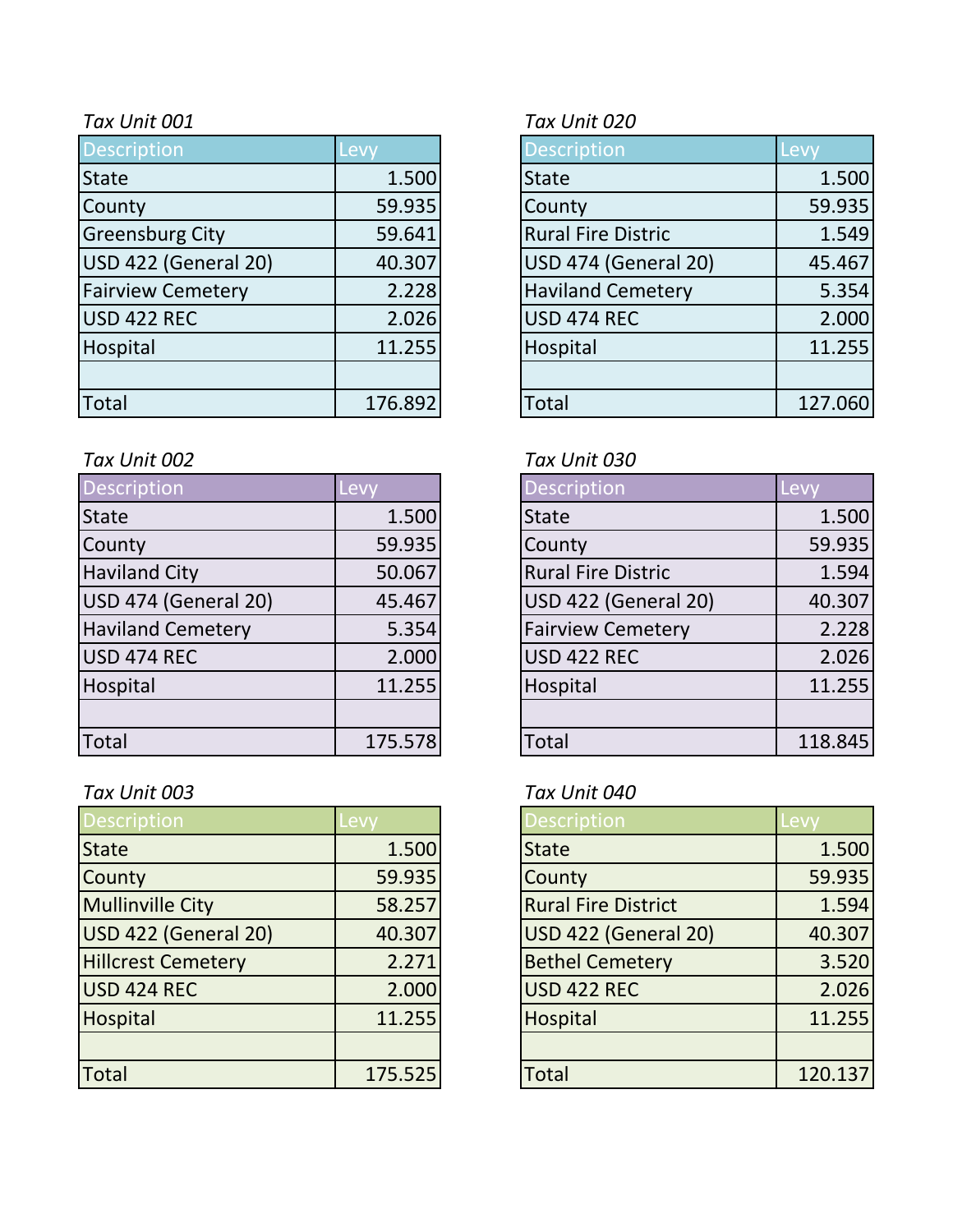| <b>Description</b>         | Levy    | <b>Description</b>         | Levy    |
|----------------------------|---------|----------------------------|---------|
| <b>State</b>               | 1.500   | <b>State</b>               | 1.500   |
| County                     | 59.935  | County                     | 59.935  |
| <b>Rural Fire District</b> | 1.594   | <b>Rural Fire District</b> | 1.594   |
| USD 422 (General 20)       | 40.307  | USD 422 (General 20)       | 40.307  |
| <b>Bethel Cemetery</b>     | 0.352   | <b>Haviland Cemetery</b>   | 5.354   |
| USD 422 REC                | 2.026   | <b>USD 422 REC</b>         | 2.026   |
| Hospital                   | 11.255  | Hospital                   | 11.255  |
|                            |         |                            |         |
| Total                      | 116.969 | <b>Total</b>               | 121.971 |

## *Tax Unit 060 Tax Unit 090*

| Description                | Levy    | <b>Description</b>          | Levy    |
|----------------------------|---------|-----------------------------|---------|
| <b>State</b>               | 1.500   | <b>State</b>                | 1.500   |
| County                     | 59.935  | County                      | 59.935  |
| <b>Rural Fire District</b> | 1.594   | <b>Rural Fire District</b>  | 1.594   |
| USD 422 (General 20)       | 40.307  | <b>USD 474 (General 20)</b> | 45.467  |
| <b>Hillcrest Cemetery</b>  | 2.271   | <b>NO Cemetery</b>          | 0.000   |
| USD 422 REC                | 2.026   | <b>USD 474 REC</b>          | 2.000   |
| Hospital                   | 11.255  | Hospital                    | 11.255  |
|                            |         |                             |         |
| Total                      | 118.888 | <b>Total</b>                | 121.751 |

## *Tax Unit 070 Tax Unit 100*

| <b>Description</b>         | .evy    | <b>Description</b>         | Levy    |
|----------------------------|---------|----------------------------|---------|
| <b>State</b>               | 1.500   | <b>State</b>               | 1.500   |
| County                     | 59.935  | County                     | 59.935  |
| <b>Rural Fire District</b> | 1.594   | <b>Rural Fire District</b> | 1.594   |
| USD 422 (Genreal 20)       | 40.307  | <b>USD 422</b>             | 40.307  |
| <b>Hillcrest Cemetery</b>  | 2.271   | <b>No Cemetery</b>         | 0.000   |
| USD 422 REC                | 2.026   | <b>USD 422 REC</b>         | 2.026   |
| Hospital                   | 11.255  | Hospital                   | 11.255  |
|                            |         |                            |         |
| <b>Total</b>               | 118.888 | <b>Total</b>               | 116.617 |

## *Tax Unit 050 Tax Unit 080*

| <b>Description</b>          | Levy    |
|-----------------------------|---------|
| <b>State</b>                | 1.500   |
| County                      | 59.935  |
| <b>Rural Fire District</b>  | 1.594   |
| <b>USD 422 (General 20)</b> | 40.307  |
| <b>Haviland Cemetery</b>    | 5.354   |
| <b>USD 422 REC</b>          | 2.026   |
| Hospital                    | 11.255  |
|                             |         |
| otal.                       | 121.971 |

| <b>Description</b>          | <b>Levy</b> |
|-----------------------------|-------------|
| <b>State</b>                | 1.500       |
| County                      | 59.935      |
| <b>Rural Fire District</b>  | 1.594       |
| <b>USD 474 (General 20)</b> | 45.467      |
| <b>NO Cemetery</b>          | 0.000       |
| <b>USD 474 REC</b>          | 2.000       |
| Hospital                    | 11.255      |
|                             |             |
| `otal                       | 121.751     |

| <b>Description</b>         | Levv    |
|----------------------------|---------|
| <b>State</b>               | 1.500   |
| <b>County</b>              | 59.935  |
| <b>Rural Fire District</b> | 1.594   |
| <b>USD 422</b>             | 40.307  |
| <b>No Cemetery</b>         | 0.000   |
| USD 422 REC                | 2.026   |
| Hospital                   | 11.255  |
|                            |         |
| <b>Total</b>               | 116.617 |